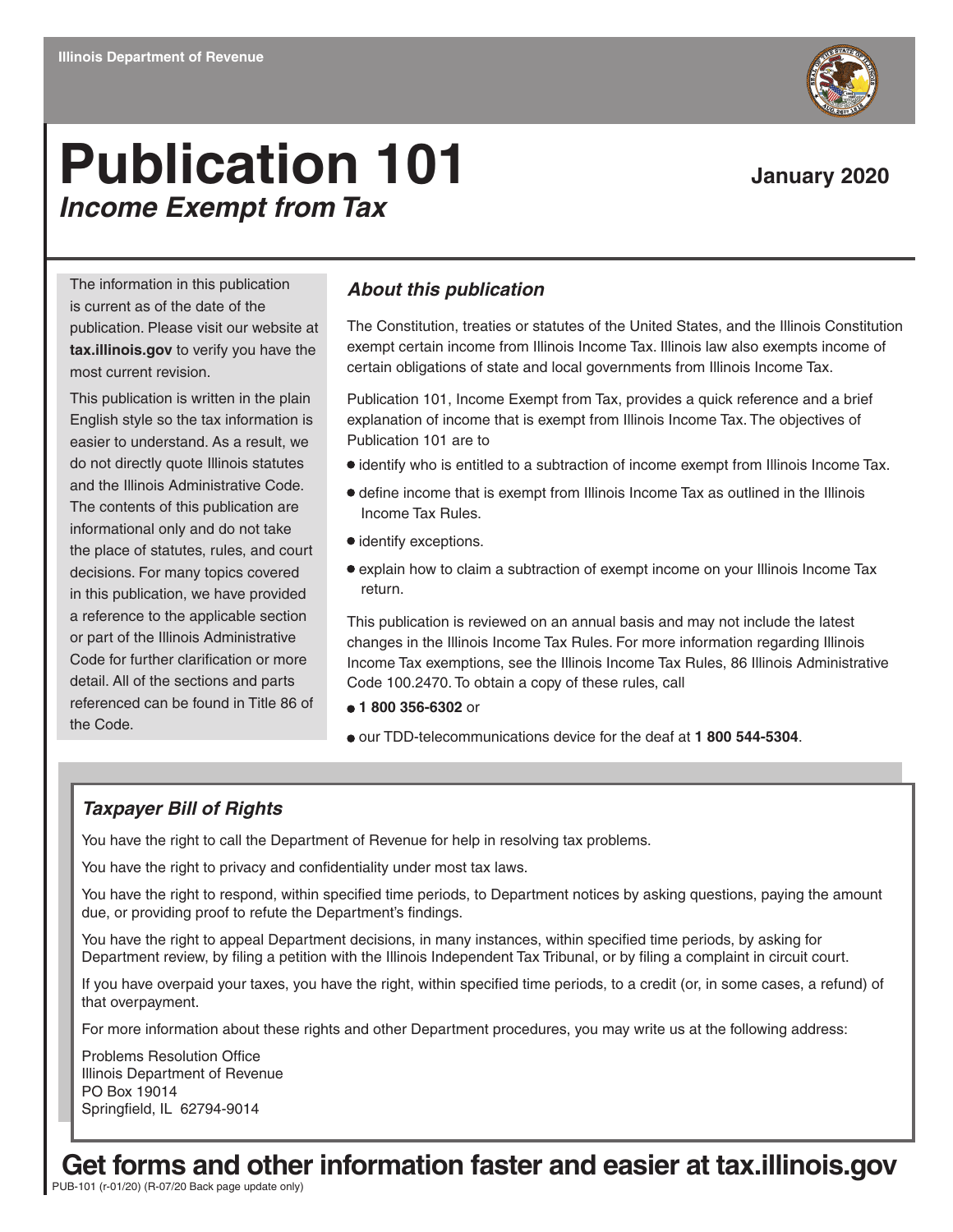# *Contents*

# *General Information*

| What if I have income from obligations of the United States Government? 3             |
|---------------------------------------------------------------------------------------|
| What federally-taxable income is exempt from Illinois Income Tax by other             |
| What other income is exempt from Illinois Income Tax by federal statutes? 4           |
| What if I have distributions from money market trusts (mutual funds)? 4               |
| What if I have interest from obligations of state and local governments               |
| What other income is exempt from Illinois Income Tax by reason of Illinois statute? 5 |
|                                                                                       |
| How do I figure the amount of exempt income I am entitled to subtract on my           |
| How do I get a refund of tax that I already paid in error on income that was not      |

|--|--|--|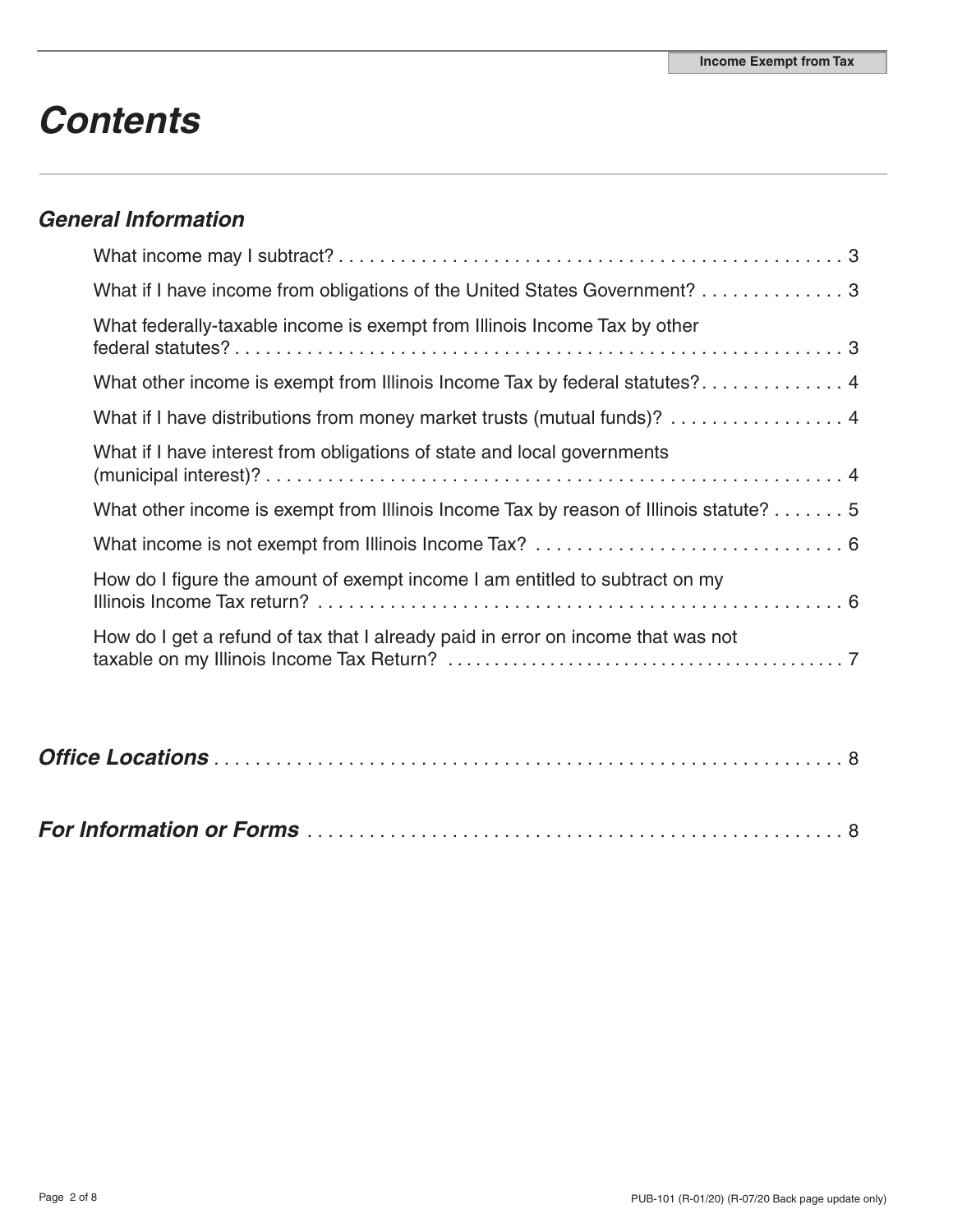# *General Information*

# *What income may I subtract?*

You are entitled to subtract an amount equal to all amounts that are exempt from income tax providing these amounts are included in your Illinois base income.

If you receive income from bonds or other obligations that are exempt from Illinois Income Tax, the exempt amount you are entitled to claim is the interest net of bond premium amortization.

# *What if I have income from obligations of the United States Government?*

If you have income from stocks and obligations of the United States Government that is included in your Illinois base income, you may subtract the total amount of income and interest on the obligations from your Illinois base income.

"Obligations of the United States" are those obligations issued "to secure credit to carry on the necessary functions of government." These exemptions are aimed at protecting the "Borrowing" and "Supremacy" clauses of the Constitution.

Tax-exempt credit instruments

- are written documents,
- bear interest.
- are binding promises by the United States to pay specified sums at specified dates, and
- have congressional authorization which also pledges the faith and credit of the United States in support of the promise to pay.

**ENote +** If you have a governmental obligation that is secondary, indirect, or contingent (*e.g.,* a guaranty of a nongovernmental obligor's primary obligation to pay the principal amount and interest on a note), it is **not exempt** from income tax.

The following types of income are exempt from Illinois Income Tax:

- Interest on U.S. Treasury bonds, notes, bills, certificates, and savings bonds
- Income from GSA Public Building Trust Participation Certificates: First Series, Series A through E; Second Series, Series F; Third Series, Series G; Fourth Series, Series H and I

## *What federally-taxable income is exempt from Illinois Income Tax by other federal statutes?*

Federal statutes exempt specific types of income from state income tax. The income from notes, bonds, debentures, and other similar obligations issued by the following is exempt from Illinois Income Tax:

- $\bullet$  **Banks for Cooperatives**
- **Commodity Credit Corporation**
- **Farm Credit System Financial Assistance Corporation (Financial Assistance Corporation)**
- **Federal Deposit Insurance Corporation**
- **Federal Farm Credit Banks**
- **Federal Home Loan Banks**
- **Federal Intermediate Credit Banks**
- **Federal Land Banks and Federal Land Bank Association**
- **Federal Savings and Loan Insurance Corporation**
- **Financing Corporation (FICO)**
- **General Insurance Fund**

Includes debentures issued under the War Housing Insurance Law; General Insurance Fund to acquire rental housing projects; or Armed Services Housing Mortgage Insurance Debentures issued by the General Insurance Fund.

- **National Credit Union Administration Central Liquidity Facility**
- **Production Credit Association**
- **Railroad Retirement Act**

Includes annuity and supplemental annuity payments as qualified under the Railroad Retirement Act of 1974. Please be sure to use the line specified on your Illinois Income Tax return for this item.

- **Railroad Unemployment Insurance Act**  Includes unemployment benefits paid pursuant to the Railroad Unemployment Insurance Act.
- **Resolution Funding Corporation**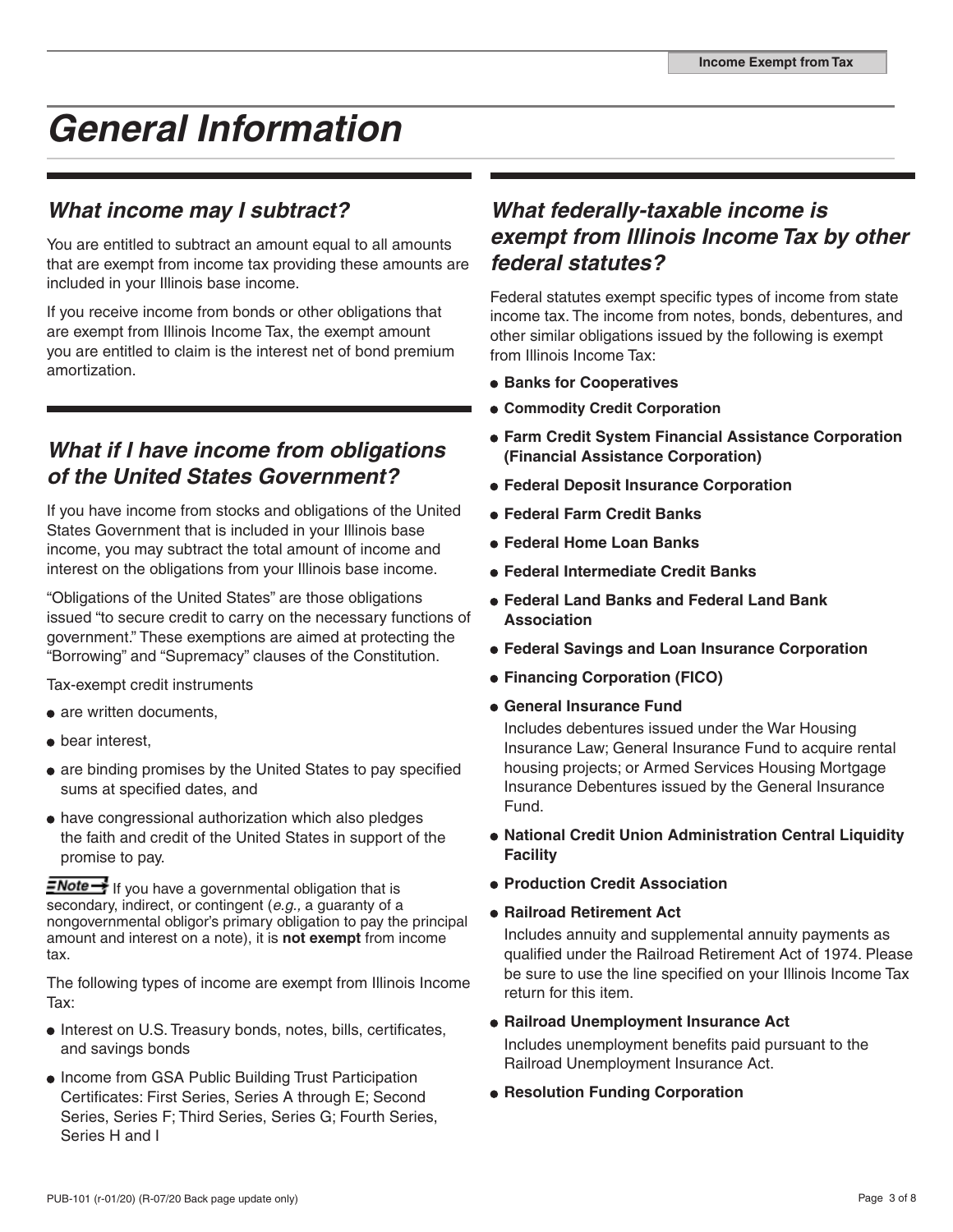- **Special Food Service Program**  Includes assistance to children under the Special Food Service Program.
- **Student Loan Marketing Association**
- **Tennessee Valley Authority**
- **United States Postal Service**

### *What other income is exempt from Illinois Income Tax by federal statutes?*

The following items are also exempt from Illinois Income Tax, but the income received is **not** presently included in your federal taxable income. You must list these federally tax-exempt items as additions on your Illinois Income Tax return. Then, you may list them as subtractions when figuring your Illinois base income.

- **Bonds issued by the government of Guam**
- **Bonds issued by the government of Puerto Rico**
- **Bonds issued by the government of the Virgin Islands**
- **Bonds issued by the government of American Samoa**
- **Bonds issued by the government of the Northern Mariana Islands**
- **Mutual mortgage insurance fund bonds** Income from such debentures is issued in exchange for property covered by mortgages insured after February 3, 1988.

#### *What if I have distributions from money market trusts (mutual funds)?*

If you have distributions from money market trusts (even if the obligations are owned indirectly through owning shares in a mutual fund), you may subtract that portion of income received from any of the obligations that are listed in this publication under "What if I have income from obligations of the United States Government?" and "What income is exempt from Illinois Income Tax by other federal statutes?" Your distribution is exempt from Illinois Income Tax if the fund invests

exclusively in these state tax exempt obligations. The entire amount of the distribution (income) from the fund may be subtracted.

- in both exempt and nonexempt obligations. The amount represented by the percentage of the distribution that the mutual fund identifies as exempt may be subtracted.
- $\bullet$  in those obligations listed even if the fund does not identify an exempt amount or percentage. You may figure your subtraction by using a fraction. Use the amount invested by the fund in state-exempt U.S. obligations as the numerator. Use the fund's total investment as the denominator. Multiply the total distribution by the fraction.

 $\frac{1}{\sqrt{1-\frac{1}{c}}}$  Use the year-end amounts to figure the fraction if the percentage ratio has remained constant throughout the year. If the percentage ratio has not remained constant, take the average of the ratios from the fund's quarterly financial reports.

### *What if I have interest from obligations of state and local governments (municipal interest)?*

Income from state and local obligations (municipal interest), which is tax-exempt for federal purposes, is **not exempt** from Illinois Income Tax except where legislation has been specifically adopted to provide for an exemption. You **must** report all federally tax-exempt income as an addition on your Illinois Income Tax return. You may then subtract income reported from only those bonds or obligations listed below to which you own title. Income from these bonds is **not exempt** if the bonds are owned indirectly through owning shares in a mutual fund.

If you are unable to determine whether your income is taxable, you should contact the issuer of the bond.

Income from bonds and notes either issued by, received from, or as the result of the following is exempt from Illinois Income Tax:

- **Illinois Housing Development Authority** Does not include housing-related commercial facilities notes and bonds.
- **Export Development Act of 1983**
- **Illinois Development Finance Authority Act**

Includes only bonds and notes issued pursuant to Sections 7.50 - 7.61, specifically, venture fund and infrastructure bonds.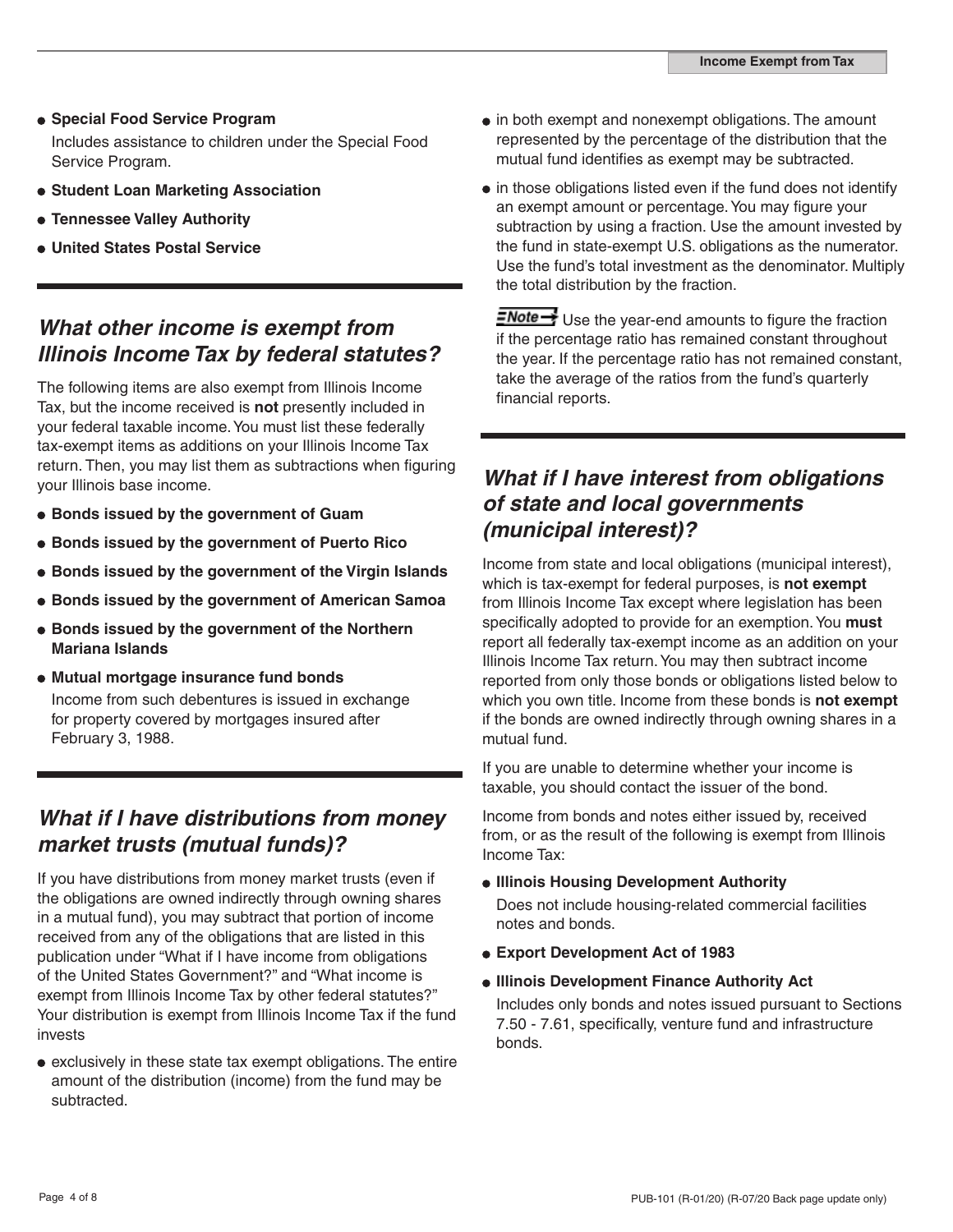- **Quad Cities Regional Economic Development Authority** Includes only bonds and notes that the Authority has declared to be exempt.
- **College Savings Bonds**

Includes only bonds and notes issued under the General Obligation Bond Act in accordance with the Baccalaureate Savings Act.

- **Illinois Sports Facilities Authority**
- **Higher Education Student Assistance Act** Includes only bonds and notes issued on or after September 2, 1988.
- **Illinois Development Finance Authority Act** Includes only bonds and notes issued pursuant to Sections 7.80 - 7.87 under the Asbestos Abatement Finance Act.
- **Rural Bond Bank Act**
- **Illinois Development Finance Authority** Includes only bonds and notes issued in accordance with the Asbestos Abatement Finance Act.
- **Quad Cities Interstate Metropolitan Authority**  Includes only bonds and notes issued under the Quad Cities Interstate Metropolitan Authority Act.
- **Southwestern Illinois Development Authority** Includes only bonds and notes issued pursuant to the Southwestern Illinois Development Authority Act.
- **Illinois Finance Authority**

Includes only bonds and notes issued under the Local Government Article and the Financially Distressed City Program in the Illinois Finance Authority Act.

- **Illinois Finance Authority Illinois Power Agency** Includes only bonds issued by the Other Powers Article of the Illinois Finance Authority Act.
- **Central Illinois Economic Development Authority** Includes only bonds issued under the Central Illinois Economic Development Authority Act.
- **Eastern Illinois Economic Development Authority** Includes only bonds issued under the Eastern Illinois Economic Development Authority Act.
- **Southeastern Illinois Economic Development Authority** Includes only bonds issued under the Southeastern Illinois Economic Development Authority Act.
- **Southern Illinois Economic Development Authority** Includes only bonds issued under the Southern Illinois Economic Development Authority Act.
- **Upper Illinois River Valley Development Authority** Includes only bonds issued under the Upper Illinois River Valley Development Authority Act.
- **Illinois Urban Development Authority** Includes only bonds issued under the Illinois Urban Development Authority Act.
- **Western Illinois Economic Development Authority** Includes only bonds issued under the Western Illinois Economic Development Authority Act.
- **Downstate Illinois Sports Facilities Authority** Includes only bonds issued under the Downstate Illinois Sports Facilities Authority Act.
- **Will-Kankakee Regional Development Authority** Includes only bonds issued under the Will-Kankakee Regional Development Authority Law.
- **Tri-County River Valley Development Authority** Includes only bonds issued under the Tri-County River Valley Development Authority Law.
- **New Harmony Bridge Authority**

Includes only bonds issued under the New Harmony Bridge Authority Act.

**New Harmony Bridge Bi-State Commission** Includes only bonds issued under the New Harmony Bridge Interstate Compact Act.

#### *What other income is exempt from Illinois Income Tax by reason of Illinois statute?*

The following types of other income are exempt from Illinois Income Tax:

- Income earned on investments in the Home Ownership Made Easy Program.
- Income earned by certain trust accounts established under the Illinois Pre-Need Cemetery Sales Act. Section 16(f) of the Illinois Pre-Need Cemetery Sales Act provides that: "because it is not known at the time of deposit or at the time that income is earned on the trust account to whom the principal and the accumulated earnings will be distributed, for purposes of determining the Illinois Income Tax due on these trust funds, the principal and any accrued earnings or losses relating to each individual account shall be held in suspense until the final determination is made as to whom the account shall be paid."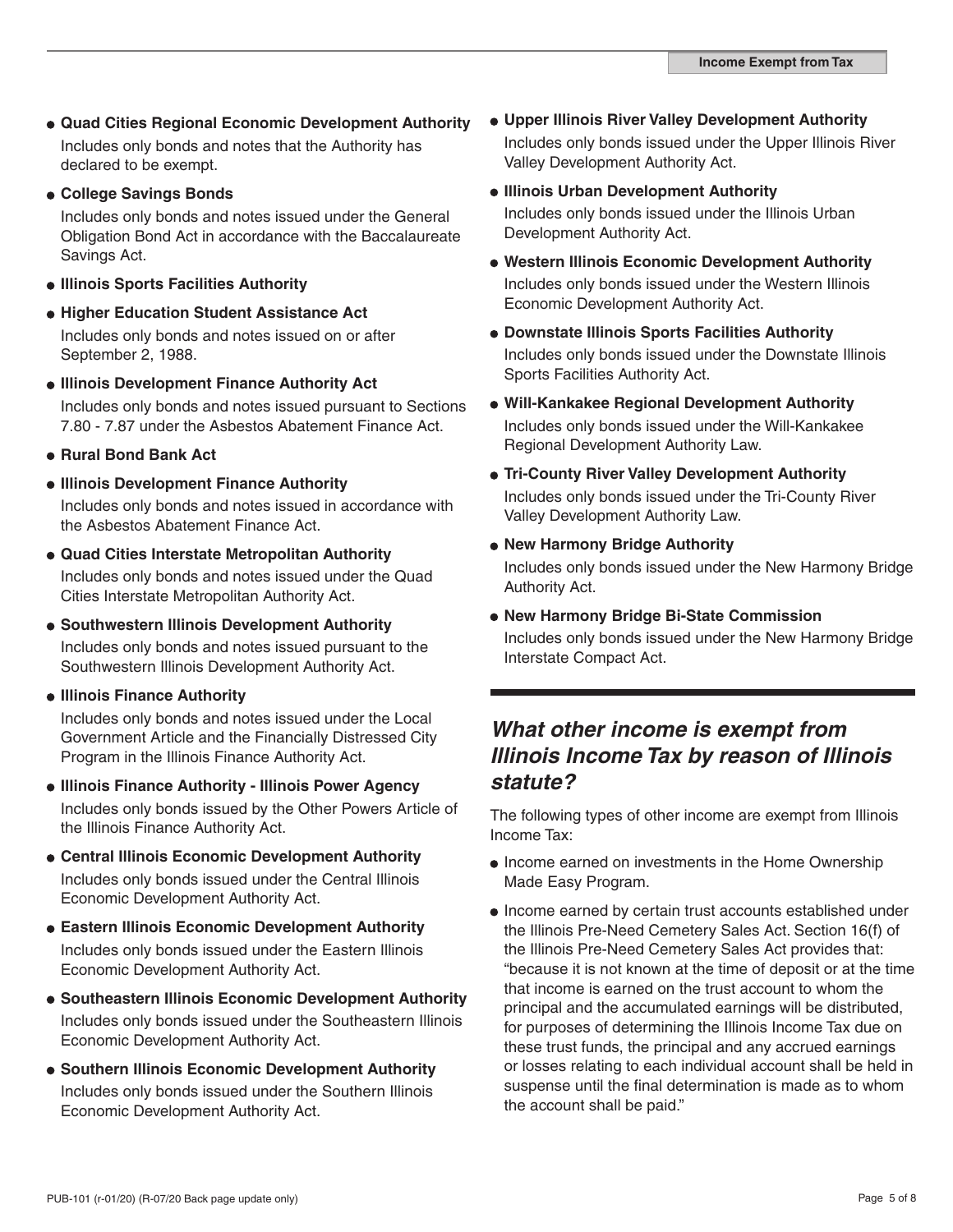- Income in the form of education loan repayments made for primary care physicians who agree to practice in designated shortage areas for a specified period of time under the terms of the Family Practice Residency Act.
- Income earned by nuclear decommissioning trusts established pursuant to Section 8-508.1 of the Public Utilities Act. The terms "decommissioning trust" or "trust" mean a fiduciary account in a bank or other financial institution established to hold the decommissioning funds provided by the Public Utilities Act for the eventual purpose of paying decommissioning costs, which shall be separate from all other accounts and assets of the public utility establishing the trust.
- Reparations or other amounts received as a victim of persecution for racial or religious reasons by Nazi Germany or any other Axis regime that are included in your federal taxable income. Also include any reparations or other amounts received as an heir of such victim that are included in your federal taxable income.
- Income earned from college savings programs under Section 55 of the Illinois Prepaid Tuition Act or Section 16.5 of the State Treasurer Act, except distributions that are not used for tuition, fees, school supplies, and other qualified expenses. These programs are commonly known as the Bright Start and Bright Directions College Savings Programs and the College Illinois prepaid tuition program. For tax years beginning on or after January 1, 2007, this exemption also applies to any plan qualifying under Section 529 of the Internal Revenue Code that complies with the disclosure requirements of the College Savings Plan Network and that annually informs Illinois residents about in-state programs.

**ENote** For tax years ending on or after December 31, 2002, and before December 31, 2005, contributions to the Bright Start program under the State Treasurer Act are deductible.

For tax years ending on or after December 31, 2005, up to \$10,000 in contributions (\$20,000 if married filing jointly) to the Bright Start or Bright Directions programs and the College Illinois prepaid tuition fund are deductible.

• Income earned from qualified ABLE accounts under Section 16.6 of the State Treasurer Act for tax years beginning on or after January 1, 2018 and prior to January 1, 2023. This is limited to a maximum of \$10,000 and exempts amounts excluded from gross income under Section 529(c)(3)(C)(i) or Section 529A(c)(1) (C) of the Internal Revenue Code. Contributions made by an employer on behalf of an employee, or matching contributions made by an employee, shall be treated as made by the employee.

The credit is limited to \$10,000 in contributions (\$20,000 if married filing jointly) to qualified ABLE accounts.

### *What income is not exempt from Illinois Income Tax?*

The following types of income are **not exempt** from Illinois Income Tax:

- Income from securities known as Government National Mortgage Association (GNMA) "Pass-Through Securities" or GNMA "Mortgage-Backed Securities" and income from debentures, notes, and bonds issued by the Federal National Mortgage Association (FNMA) including mortgage-backed bonds
- Interest from Federal Home Loan Mortgage Corporation (FHLMC) securities
- Daily Investment Deposit Accounts (DID) under Federal Home Loan Banks
- Accumulated interest on Internal Revenue Service tax refunds
- Income from U.S. securities acquired by a taxpayer under a repurchase agreement (repo) with a bank or similar financial organization. Such agreements are to be treated as loans.

**For example:** You loan money to the bank and receive interest in return. The securities subject to repurchase by the bank serve as collateral for the loan. The bank remains legally entitled to receive the interest payments from the issuing authority and remains the actual owner of the securities. Any tax benefit attributable to the exempt income paid by the issuing authority accrues to the bank and **not** to you.

#### *How do I figure the amount of exempt income I am entitled to subtract on my Illinois Income Tax Return?*

First, you must be sure that the item of income **is included** in your total income as shown on your Illinois Income Tax return. Most items are automatically included in your total Illinois income because they are included in your federal gross income, which is a part of your total Illinois income.

**For example:** Interest on U.S. Treasury notes is included in your federal gross income and is, therefore, included in your total income on your Illinois Income Tax return.

Other federally tax-exempt items that were **not included** on your federal return **must** be included as an addition on your Illinois Income Tax return when figuring your total Illinois income.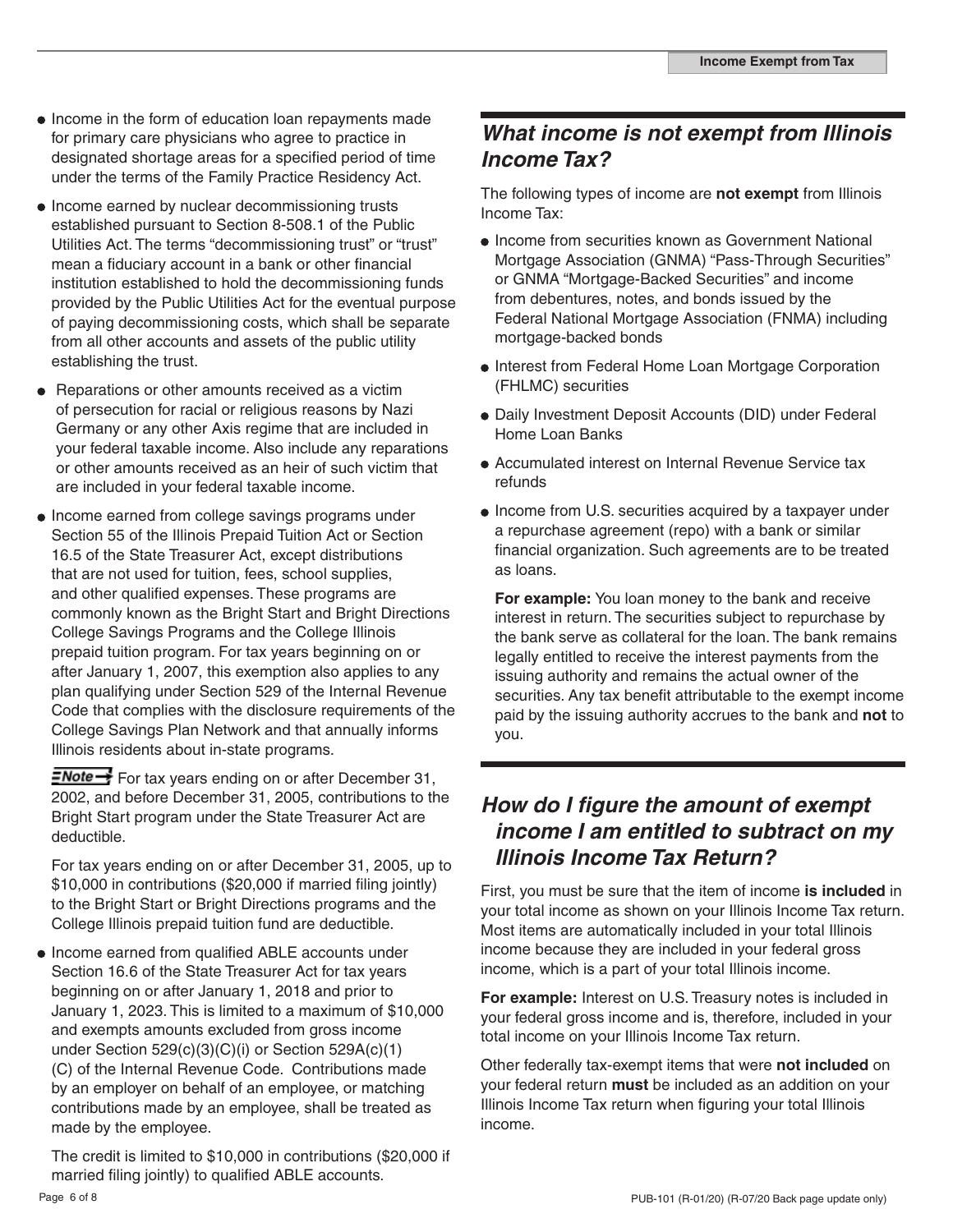**For example:** Interest from an Illinois Housing Development Authority bond (municipal interest) would not be included in your federal gross income but must be included as an addition on your Illinois Income Tax return.

Then, you must determine which specific items of income are exempt from Illinois Income Tax and report these items on the specified lines on your Illinois Income Tax return and Schedule M.

**ENote**<sup>1</sup> The amount of exempt income that you subtract must be reduced by any related bond premium amortization that you deducted federally.

### *How do I get a refund of tax that I already paid in error on income that was not taxable on my Illinois Income Tax Return?*

If you paid Illinois income tax on state income that is exempt from Illinois tax, you may file an amended return to claim a refund for any year still within the statute of limitations.